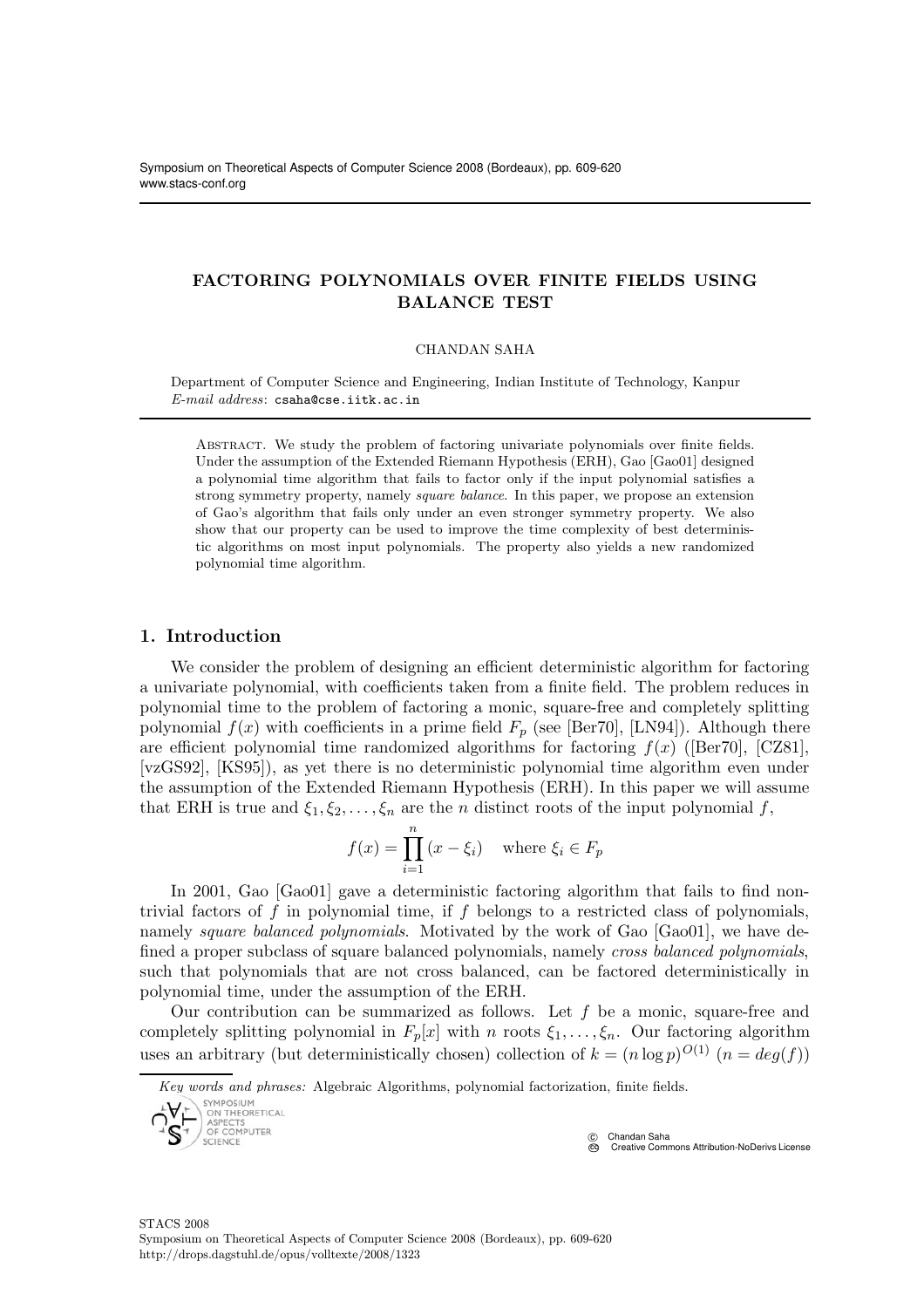small degree auxiliary polynomials  $p_1(.), \ldots, p_k(.)$ , and from each  $p_l(\cdot)$   $(1 \leq l \leq k)$  and f it implicitly constructs a simple *n*-vertex digraph  $G_l$  such that, (for  $l > 1$ )  $G_l$  is a subgraph (not necessarily a proper subgraph) of  $G_{l-1}$ . A proper factor of f is efficiently retrieved if any one of the graphs is either not regular, or is regular with in degree and out degree of every vertex less than a chosen constant c. This condition of regularity of all the  $k$  graphs imposes a *tight symmetry condition* on the roots of  $f$ , and we point out that this may be exploited to improve the worst case time complexity of the best known deterministic algorithms. Further, we show that if the polynomials  $p_l(\cdot)$   $(1 \leq l \leq k)$  are randomly chosen then the symmetry breaks with high probability and our algorithm works in randomized polynomial time. We call the checking of this symmetry condition a balance test.

We now present a little more details. Define the sets  $\Delta_i$  for  $1 \leq i \leq n$  as,

$$
\Delta_i = \{1 \le j \le n : j \ne i, \sigma((\xi_i - \xi_j)^2) = -(\xi_i - \xi_j)\}
$$

where  $\sigma$  is the square root algorithm described in [Gao01] (see section 2.4). The polynomial f is called a square balanced polynomial (as in [Gao01]) if  $\#\Delta_1 = \ldots = \#\Delta_n$ . For  $l > 1$ , define polynomial  $f_l$  as,

$$
f_l = \prod_{i=1}^n (x - p_l(\xi_i))
$$

where  $p_l(.)$  is an arbitrary but deterministically chosen polynomial with degree bounded by  $(n \log p)^{O(1)}$ . Further,  $p_{l_1}(\cdot) \neq p_{l_2}(\cdot)$  for  $l_1 \neq l_2$ , and  $f_1$  is taken to be f i.e.  $p_1(y) = y$ . Assume that, for a given  $k = (n \log p)^{O(1)}$ , for every  $l, 1 \le l \le k$ , polynomial  $f_l = \tilde{f}_l^{d_l}$ , where  $\tilde{f}_l$  is a square-free and square balanced polynomial and  $d_l > 0$ . Later, we show that, if  $f_l$  is not of the above form then a proper factor of  $f$  can be retrieved efficiently. For each polynomial  $f_l$ ,  $1 \leq l \leq k$ , define the sets  $\Delta_i^{(l)}$  for  $1 \leq i \leq n$  as,

$$
\Delta_i^{(l)} = \{1 \le j \le n : p_l(\xi_i) \ne p_l(\xi_j), \sigma((p_l(\xi_i) - p_l(\xi_j))^2) = -(p_l(\xi_i) - p_l(\xi_j))\}
$$

Further, define the sets  $D_i^{(l)}$  iteratively over l as,

$$
D_i^{(1)} = \Delta_i^{(1)}
$$
  
For  $l > 1$ ,  $D_i^{(l)} = D_i^{(l-1)} \cap \Delta_i^{(l)}$   
If  $D_i^{(l)} = \phi$  for all  $i, 1 \le i \le n$ , then redefine  $D_i^{(l)}$  as  $D_i^{(l)} = D_i^{(l-1)}$ .

For  $1 \leq l \leq k$ , let  $G_l$  be a directed graph with n vertices  $v_1, \ldots, v_n$ , such that there is an edge from  $v_i$  to  $v_j$  if and only if  $j \in D_i^{(l)}$  $i<sup>(i)</sup>$ . Note that,  $G_l$  is a subgraph of  $G_{l-1}$  for  $1 < l \le k$ . Denote the in degree and out degree of a vertex  $v_i$  by  $indeg(v_i)$  and  $outdeg(v_i)$ , respectively. We say that the graph  $G_l$  is regular (or t-regular) if  $indeg(v_1) = outdeg(v_1) =$  $\ldots = indeg(v_n) = outdeg(v_n) = t$ . Call t as the regularity of  $G_l$ . The following theorem is proved in this paper.

**Theorem 1.1.** Polynomial f can be factored into nontrivial factors in time  $l \cdot (n \log p)^{O(1)}$ if  $G_l$  is not regular for some  $l, 1 \leq l \leq k$ . Further, if  $G_1, \ldots, G_k$  are all regular and for at least  $\lceil \log_2 n \rceil$  of the graphs we have  $G_l \neq G_{l-1}$   $(1 \lt l \leq k)$ , then f can be factored in  $k \cdot (n \log p)^{O(1)}$  time.

Note that,  $G_1$  is regular if and only if f is square balanced, as  $\Delta_i^{(1)} = \Delta_i$ , for  $1 \le i \le n$  and  $G_1$  is in fact a regular tournament.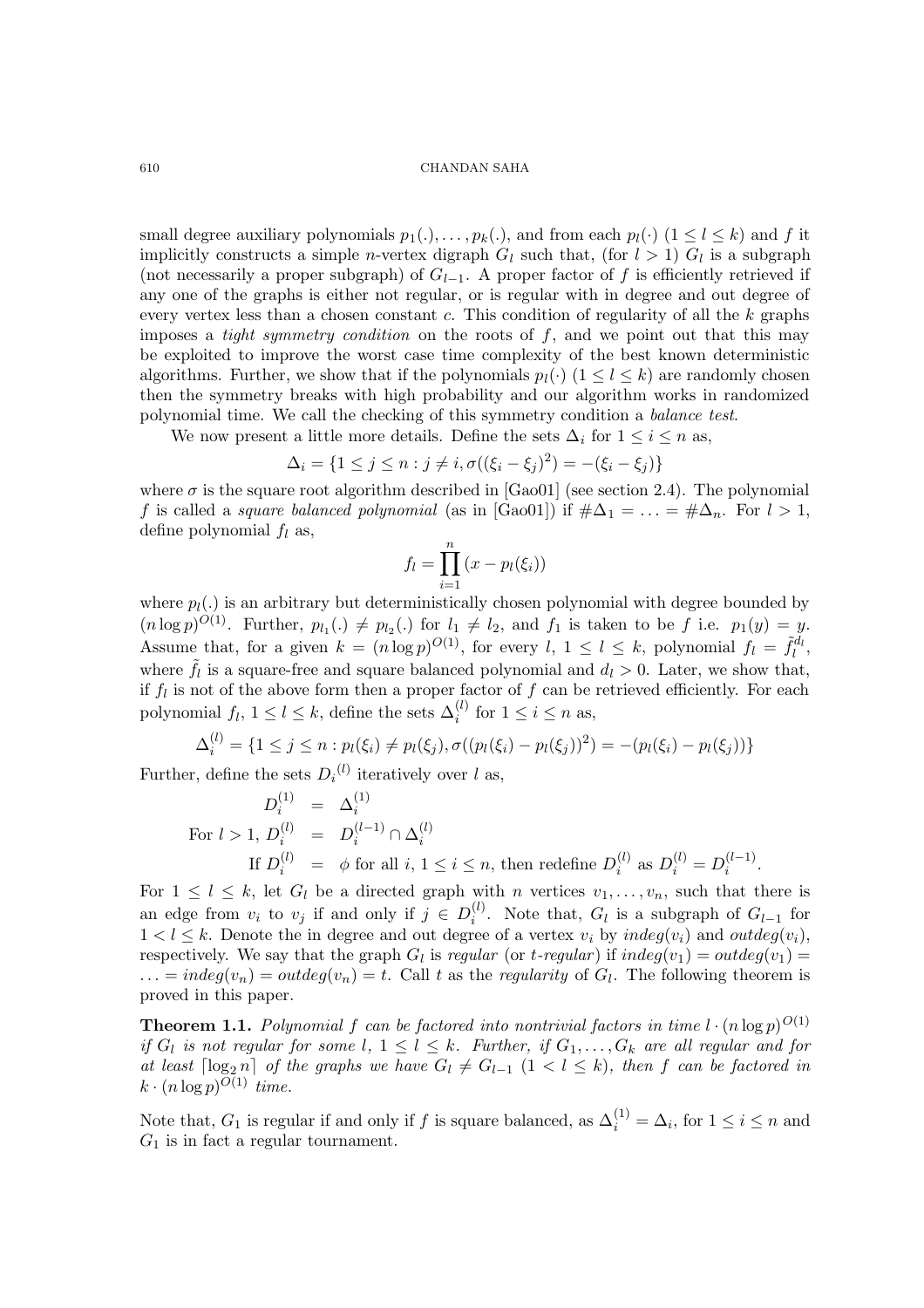Suppose  $f(y)$  splits as  $f(y) = (y - X) \cdot f'(y)$  in the quotient ring  $R = \frac{F_p[x]}{(f)}$  where  $X = x$ mod f. Our algorithm iteratively tests graphs  $G_1, G_2, \ldots$  so on, to check if any one of them is not regular. If at the  $l^{th}$  iteration graph  $G_l$  turns out to be not regular, then a proper factor of f is obtained in polynomial time. However, if  $G_l$  is regular, then the algorithm returns a nontrivial monic factor  $g_l(y)$  of  $f'(y)$  with degree equal to the regularity of  $G_l$ . Moreover,  $g_l(y)$  is also a factor of (although may be equal to)  $g_{l-1}(y)$ , the factor obtained at the  $(l-1)$ <sup>th</sup> iteration, and it can be ensured that if  $g_l(y)$  is a proper factor of  $g_{l-1}(y)$  (which happens iff  $G_l \neq G_{l-1}$ ) then  $deg(g_l(y)) \leq \frac{1}{2}$  $\frac{1}{2} \cdot deg(g_{l-1}(y))$ . Thus, if the graphs repeatedly turn out to be regular (which in itself is a stringent condition) and for at least  $\lceil \log_2 n \rceil$ times it happen that  $G_l \neq G_{l-1}$ , for  $1 < l \leq k$ , then we obtain a nontrivial linear factor  $g(y)$  of  $f'(y)$ . The element  $-g(0)$  defines a nontrivial endomorphism in the ring R, and by using a result from [Evd94] (Lemma 9 in [Evd94]) we can find a proper factor of f in polynomial time. Further, if for only  $\epsilon \lceil \log_2 n \rceil$  times we get  $G_l \neq G_{l-1}$   $(1 < l \leq k)$  for some  $\epsilon, 0 < \epsilon \leq 1$ , then we obtain a nontrivial factor  $g(y)$  of  $f'(y)$  with degree at most  $\frac{n^{1-\epsilon}}{2}$  $\frac{1}{2}$ . Now if we apply Evdokimov's algorithm ([Evd94]) on  $g(y)$  (instead of  $f'(y)$ ), we can get a proper factor of f in time  $(n^{\frac{(1-\epsilon)^2}{2}})$  $\frac{c_1}{2}$  log  $n+\epsilon+c_1$  log  $p$ <sup>c<sub>2</sub></sup> (c<sub>1</sub> and c<sub>2</sub> are constants). For most polynomials  $\epsilon > 0$  (i.e. at least about  $\frac{1}{\log n}$ ) and this gives an improvement over the time complexity of  $(n^{\frac{1}{2}\log n + c_1} \log p)^{c_2}$  in [Evd94]  $(c_1, c_2$  are the same constants).

Assuming  $n \ll p$ , all the best known deterministic algorithms (e.g. [Evd94], [CH00]) use computations in rings with large dimensions over  $F_p$  to get smaller degree factors of  $f'(y)$ . Unlike these approaches, the balance test is an attempt to exploit an asymmetry among the roots of the input polynomial to obtain smaller degree factors of  $f'(y)$  without carrying out computations in rings with large dimensions over  $F_p$ . This attribute of our approach yields a better time complexity for most polynomials in a way as discussed in the previous paragraph.

It is sufficient to choose the auxiliary polynomials  $p_l(y)$ ,  $1 < l \leq k$ , in such a way that the graphs, if regular, are not all the same for too long, if their regularities are large. An efficient and deterministic construction of such auxiliary polynomials will immediately imply that factorization of univariate polynomials over finite fields can be done in deterministic polynomial time under ERH. In this paper we assume that the auxiliary polynomials are arbitrary but deterministically chosen polynomials with degree bounded by  $(n \log p)^{O(1)}$ . For example, one possibility is to choose  $p_l(y) = y^l$  for  $1 \le l \le k$ . (In fact, Gao [Gao01] used this choice of auxiliary polynomials to define a restricted class of square balanced polynomials called super square balanced polynomials.) We show that, if random choices of auxiliary polynomials are allowed then our algorithm works in randomized polynomial time. For the graphs to be all regular and equal, the roots of  $f$  must satisfy a tight symmetry condition (given by equal sizes of all the sets  $D_i^{(l)}$  $i<sup>i</sup>$ , for  $1 \leq i \leq n$  and  $1 \leq l \leq k$ ) and it is only then that our algorithm fails to factor  $f$ .

**Definition 1.1.** A polynomial f is called k-cross balanced, for  $k > 0$ , if for every  $l, 1 \leq l \leq k$ , polynomial  $f_l = \tilde{f}_l^{d_l}$ , where  $\tilde{f}_l$  is a square-free, square balanced polynomial with  $d_l > 0$ , and graph  $G_l$  is regular.

It follows from the definition that, 1-cross balanced polynomials form the class of square balanced polynomials. Let  $k = (n \log p)^{O(1)}$  be some fixed polynomial in n and log p. A polynomial f is called *cross balanced* if it is k-cross balanced and regularity of graph  $G_k$  is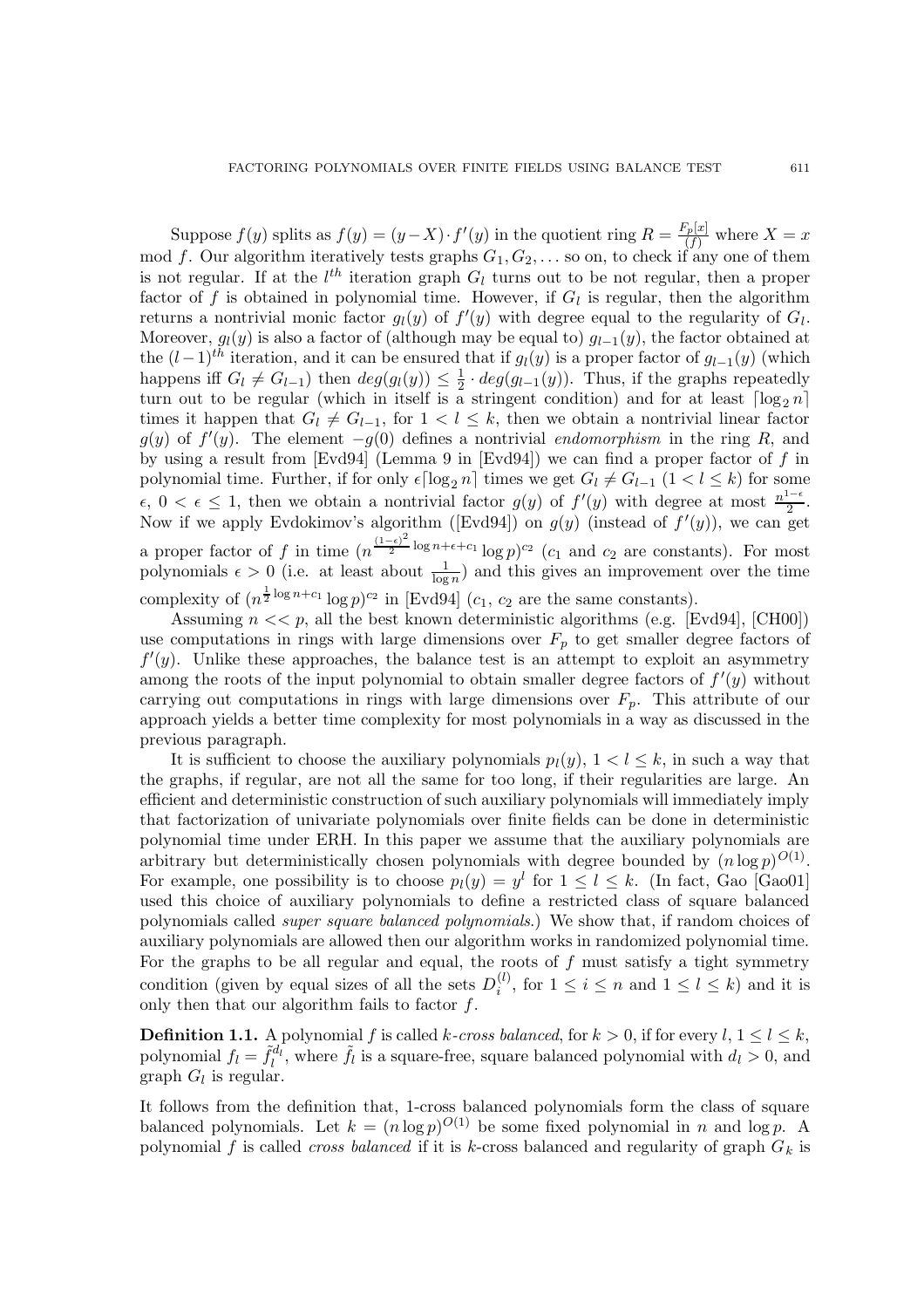greater than a fixed constant c. From Theorem 1.1 and  $\text{[Evd94]}$  it follows that, polynomials that are not cross balanced can be factored deterministically in polynomial time.

## 2. Preliminaries

Assume that f is a monic, square-free and completely splitting polynomial over  $F_p$  and  $R = \frac{F_p[x]}{(f)}$  $\frac{f(p[1])}{(f)}$  is the quotient ring consisting of all polynomials modulo f.

## 2.1. Primitive Idempotents

Elements  $\chi_1, \ldots, \chi_n$  of the ring R are called the *primitive idempotents* of R if,  $\sum_{i=1}^n \chi_i =$ 1 and for  $1 \le i, j \le n, \chi_i \cdot \chi_j = \chi_i$  if  $i = j$  and 0 otherwise. By Chinese Remaindering theorem,  $R \cong F_p \oplus \ldots \oplus F_p$  (*n* times), such that every element in R can be uniquely represented by an *n*-tuple of elements in  $F_p$ . Addition and multiplication between two elements in R can viewed as componentwise addition and multiplication of the n-tuples. Any element  $\alpha = (a_1, \ldots, a_n) \in R$  can be equated as,  $\alpha = \sum_{i=1}^n a_i \chi_i$  where  $a_i \in F_p$ . Let  $g(y)$  be a polynomial in  $R[y]$  given by,

$$
g(y) = \sum_{i=0}^{m} \gamma_i y^i \text{ where } \gamma_i \in R \text{ and}
$$
  

$$
\gamma_i = \sum_{j=1}^{n} g_{ij} \chi_j \text{ where } g_{ij} \in F_p \text{ for } 0 \le i \le m \text{ and } 1 \le j \le n.
$$

Then  $q(y)$  can be alternatively represented as,

$$
g(y) = \sum_{j=1}^{n} g_j(y)\chi_j
$$
 where  $g_j(y) = \sum_{i=0}^{m} g_{ij}y^i \in F_p[y]$  for  $1 \le j \le n$ .

The usefulness of this representation is that, operations on polynomials in  $R[y]$  (multiplication, gcd etc.) can be viewed as componentwise operations on polynomials in  $F_p[y]$ .

#### 2.2. Characteristic Polynomial

Consider an element  $\alpha = \sum_{i=1}^n a_i \chi_i \in R$  where  $a_i \in F_p$ ,  $1 \leq i \leq n$ . The element  $\alpha$  defines a linear transformation on the vector space R (over  $F_p$ ), mapping an element  $\beta \in R$  to  $\alpha\beta \in R$ . The characteristic polynomial of  $\alpha$  (viewed as a linear transformation) is independent of the choice of basis and is equal to

$$
c_{\alpha}(y) = \prod_{i=1}^{n} (y - a_i),
$$

In order to construct  $c_{\alpha}$  one can use  $1, X, X^2, \ldots, X^{n-1}$  as the basis in R and form the matrix  $(m_{ij})$  where  $\alpha \cdot X^{j-1} = \sum_{i=1}^n m_{ij} X^{i-1}$ ,  $m_{ij} \in F_p$ ,  $1 \le i, j \le n$ . Then  $c_{\alpha}$  can be constructed by evaluating  $det(y \cdot I - (m_{ij}))$  at n distinct values of y and solving for the n coefficients of  $c_{\alpha}$  using linear algebra. The process takes only polynomial time. The notion of characteristic polynomial extends even to higher dimensional algebras over  $F_p$ .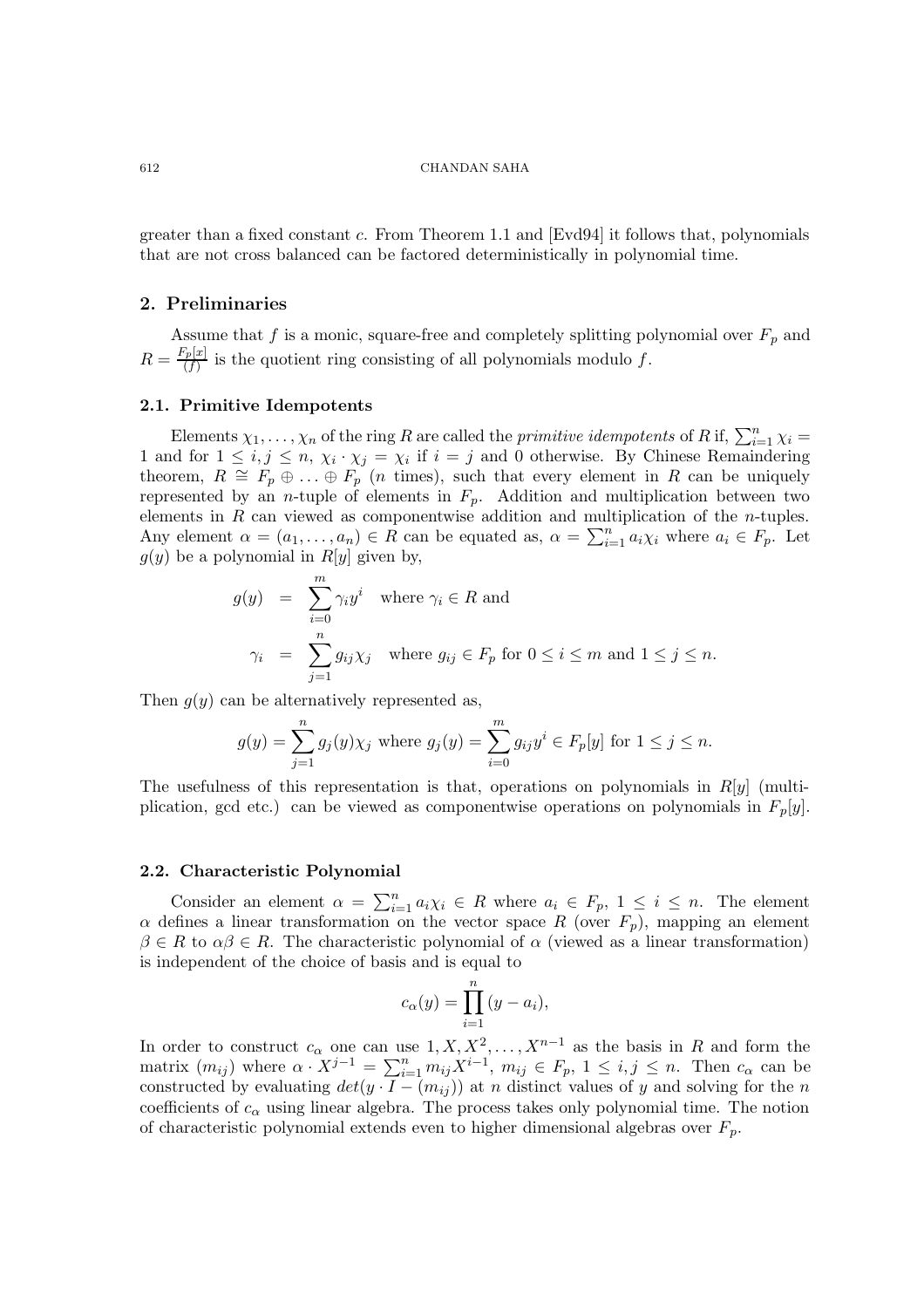# 2.3. GCD of Polynomials

Let  $g(y) = \sum_{i=1}^n g_i(y)\chi_i$  and  $h(y) = \sum_{i=1}^n h_i(y)\chi_i$  be two polynomials in  $R[y]$ , where  $g_i, h_i \in F_p[y]$  for  $1 \leq i \leq n$ . Then, gcd of g and f is defined as,

$$
gcd(g, f) = \sum_{i=1}^{n} gcd(g_i, h_i)\chi_i
$$

We note that, the concept of *gcd* of polynomials does not make sense in general over any arbitrary algebra. However, the fact that  $R$  is a *completely splitting semisimple algebra* over  $F_p$  allows us to work component-wise over  $F_p$  and this makes the notion of gcd meaningful in the context. The following lemma was shown by Gao [Gao01].

**Lemma 2.1.** [Gao01] Given two polynomials  $q, h \in R[y]$ ,  $gcd(q, h)$  can be computed in time polynomial in the degrees of the polynomials, n and log p.

# 2.4. Gao's Algorithm

Let  $R = \frac{F_p[x]}{(f)} = F_p[X]$  where  $X = x \mod f$  and suppose that  $f(y)$  splits in R as,  $f(y) = (y - X) f'(y)$ . Define quotient ring S as,  $S = \frac{R[y]}{(f)}$  $\frac{R[y]}{(f')} = R[Y]$  where  $Y = y \mod f'$ . S is an elementary algebra over  $F_p$  with dimension  $n' = n(n-1)$ . Gao [Gao01] described an algorithm  $\sigma$  for taking square root of an element in S. If  $p - 1 = 2^e w$  where  $e \ge 1$  and w is odd, and  $\eta$  is a primitive  $2^e$ -th root of unity, then  $\sigma$  has the following properties:

(1) Let  $\mu_1, \ldots, \mu_{n'}$  be primitive idempotents in S and  $\alpha = \sum_{i=1}^{n'} a_i \mu_i \in S$  where  $a_i \in F_p$ . Then,  $\sigma(\alpha) = \sum_{i=1}^{n'} \sigma(a_i) \mu_i$ .

(2) Let  $a = \eta^u \theta$  where  $\theta \in F_p$  with  $\theta^w = 1$  and  $0 \le u < 2^e$ . Then  $\sigma(a^2) = a$  iff  $u < 2^{e-1}$ . When  $p = 3 \mod 4$ ,  $\eta = -1$  and property 2 implies that  $\sigma(a^2) = a$  for  $a \in F_p$  iff a is a quadratic residue in  $F_p$ .

Algorithm 1. [Gao01] Input: A polynomial  $f \in F_n[x]$ .

Output: A proper factor of  $f$  or output that " $f$  is square balanced".

1. Form  $X, Y, R, S$  as before.

2. Compute  $C=\frac{1}{2}$  $\frac{1}{2}(X+Y+\sigma((X-Y)^2)) \in S.$ 

3. Compute the characteristic polynomial  $c(y)$  of C over R.

4. Decompose  $c(y)$  as  $c(y) = h(y)(y - X)^t$ , where t is the largest possible.

5. If  $h(X)$  is a zero divisor in R then find a proper factor of f, otherwise output that "f is square balanced".

It was shown in [Gao01] that Algorithm 1 fails to find a proper factor of f if and only if f is square balanced. Moreover, it follows from the analysis in  $[Ga001]$  (see Theorem 3.1) in [Gao01]) that, when f is square balanced the polynomial  $h(y)$  takes the form,

$$
h(y) = \sum_{i=1}^{n} \left[ \prod_{j \in \Delta_i} (y - \xi_j) \right] \chi_i
$$

where  $\Delta_i = \{j : j \neq i, \sigma((\xi_i - \xi_j)^2) = -(\xi_i - \xi_j)\}\$  and  $\#\Delta_i = \frac{n-1}{2}$  $\frac{-1}{2}$  for all  $i, 1 \leq i \leq n$ .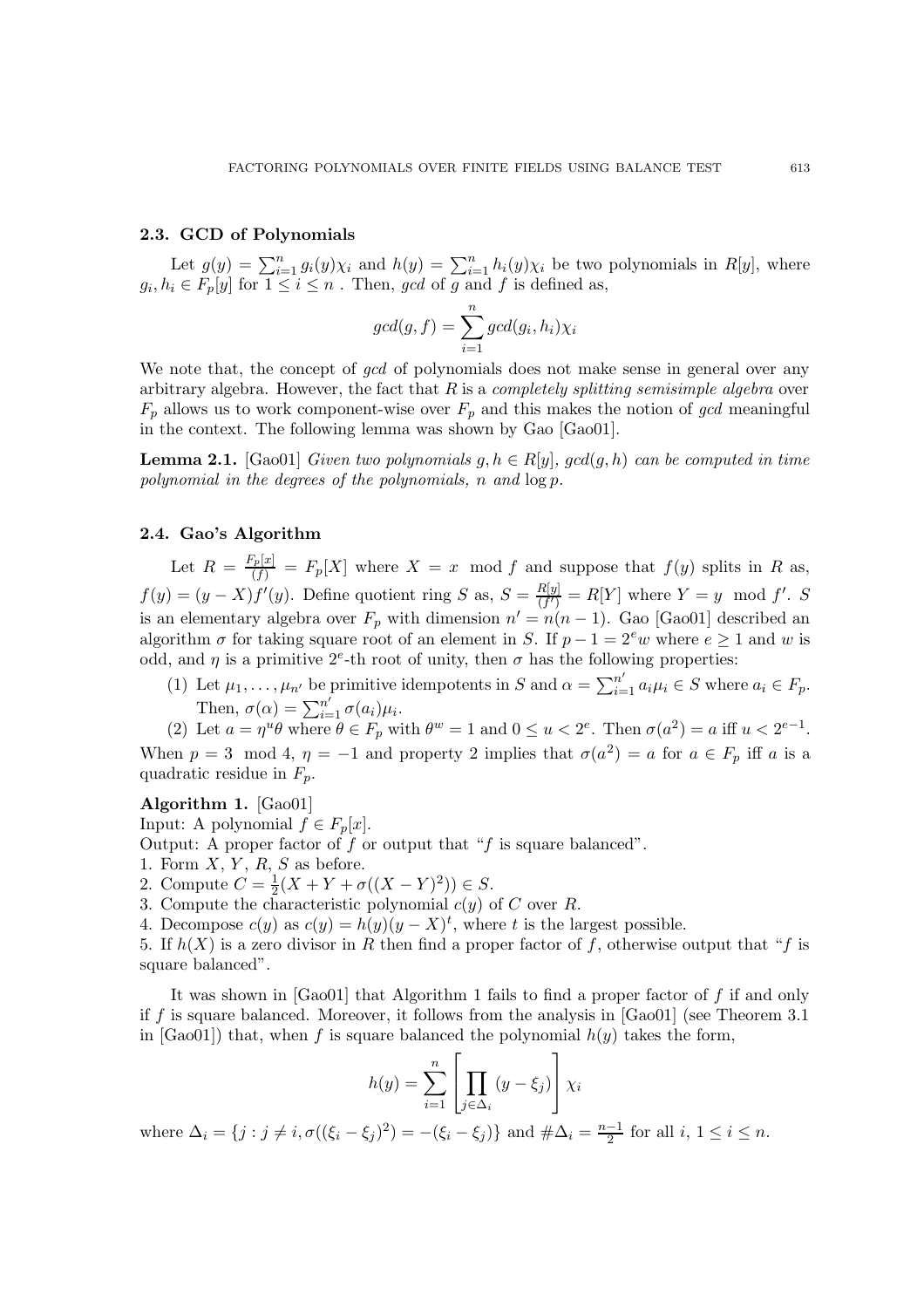# 3. Our Algorithm and Analysis

In this section, we describe our algorithm for factoring polynomial f. We show that the algorithm fails to factor f in  $k \cdot (n \log p)^{O(1)}$  time if and only if f is k-cross balanced and regularity of  $G_k$  is greater than c. The algorithm involves k polynomials,  $f = f_1, \ldots, f_k$ , where polynomial  $f_l$ ,  $1 < l \leq k$ , is defined as,

$$
f_l = \prod_{i=1}^n (x - p_l(\xi_i))
$$

where  $p_l(.)$  is an arbitrary but deterministically fixed polynomial with degree bounded by  $(n \log p)^{O(1)}$  and  $p_{l_1}(\cdot) \neq p_{l_2}(\cdot)$  for  $l_1 \neq l_2$ . The polynomial  $f_l$  can be constructed in polynomial time by considering the element  $p_l(X)$  in  $R = \frac{F_p[x]}{(f)} = F_p[X]$ , where  $X = x$ mod f, and then computing its characteristic polynomial over  $\check{F}_p$ .

**Lemma 3.1.** If  $f_l$  is not of the form  $f_l = \tilde{f_l}^{d_l}$ , where  $\tilde{f_l}$  is a square-free, square balanced polynomial and  $d_l > 0$ , then a proper factor of f can be retrieved in polynomial time.

*Proof*: By definition,  $f_l = \prod_{i=1}^n (x - p_l(\xi_i))$ . Define the sets  $E_i$ , for  $1 \leq i \leq n$ , as  $E_i = \{1 \leq j \leq n : p_l(\xi_j) = p_l(\xi_i)\}\.$  Consider the following gcd in the ring  $R[y]$ ,

$$
g(y) = gcd(p_l(y) - p_l(X), f(y)) = \sum_{i=1}^{n} \left[ \prod_{j \in E_i} (y - \xi_j) \right] \chi_i
$$

The leading coefficient of  $g(y)$  is a zero-divisor in R, unless  $\#E_1 = \ldots = \#E_n = d_l$  (say). Therefore, we can assume that,

$$
f_l = \prod_{j=1}^{m_l} (x - p_l(\xi_{s_j}))^{d_l} \text{ where } p_l(\xi_{s_1}), \dots, p_l(\xi_{s_{m_l}}) \text{ are all distinct and } m_l = \frac{n}{d_l}
$$
  
=  $\tilde{f}_l^{d_l}$  where  $\tilde{f}_l = \prod_{j=1}^{m_l} (x - p_l(\xi_{s_j}))$  is square-free.

If polynomial  $\tilde{f}_l$  (obtained by square-freeing  $f_l$ ) is not square balanced then a proper factor  $\tilde{g}_l$  of  $\tilde{f}_l$  is returned by Algorithm 1. But then,

$$
gcd\left(\tilde{g}_l(p_l(x)), f(x)\right) = \prod_{j:\tilde{g}_l(p_l(\xi_j))=0} (x-\xi_j)
$$

is a proper factor of f.

Algorithm 1 works with  $\tilde{f}_l = \prod_{j=1}^{m_l} (x - p_l(\xi_{s_j}))$  as the input polynomial where  $p_l(\xi_{s_j})$ 's are distinct and  $m_l = \frac{n}{d_l}$  $\frac{n}{d_l}$ , and returns a polynomial  $h_l(y)$  such that,

$$
h_l(y) = \sum_{j=1}^{m_l} \left[ \prod_{r \in \tilde{\Delta}_j^{(l)}} (y - p_l(\xi_{s_r})) \right] \chi_j^{(l)} \tag{3.1}
$$

where  $\chi_i^{(l)}$  $j^{(l)}$ 's are the primitive idempotents of the ring  $R_l = \frac{F_p[x]}{(\tilde{t}_l)}$  $\frac{\Gamma p[\mathcal{X}]}{(\tilde{f}_l)},$ 

$$
\tilde{\Delta}_{j}^{(l)} = \{1 \leq r \leq m_{l} : r \neq j, \sigma((p_{l}(\xi_{s_{j}}) - p_{l}(\xi_{s_{r}}))^{2}) = -(p_{l}(\xi_{s_{j}}) - p_{l}(\xi_{s_{r}}))\}
$$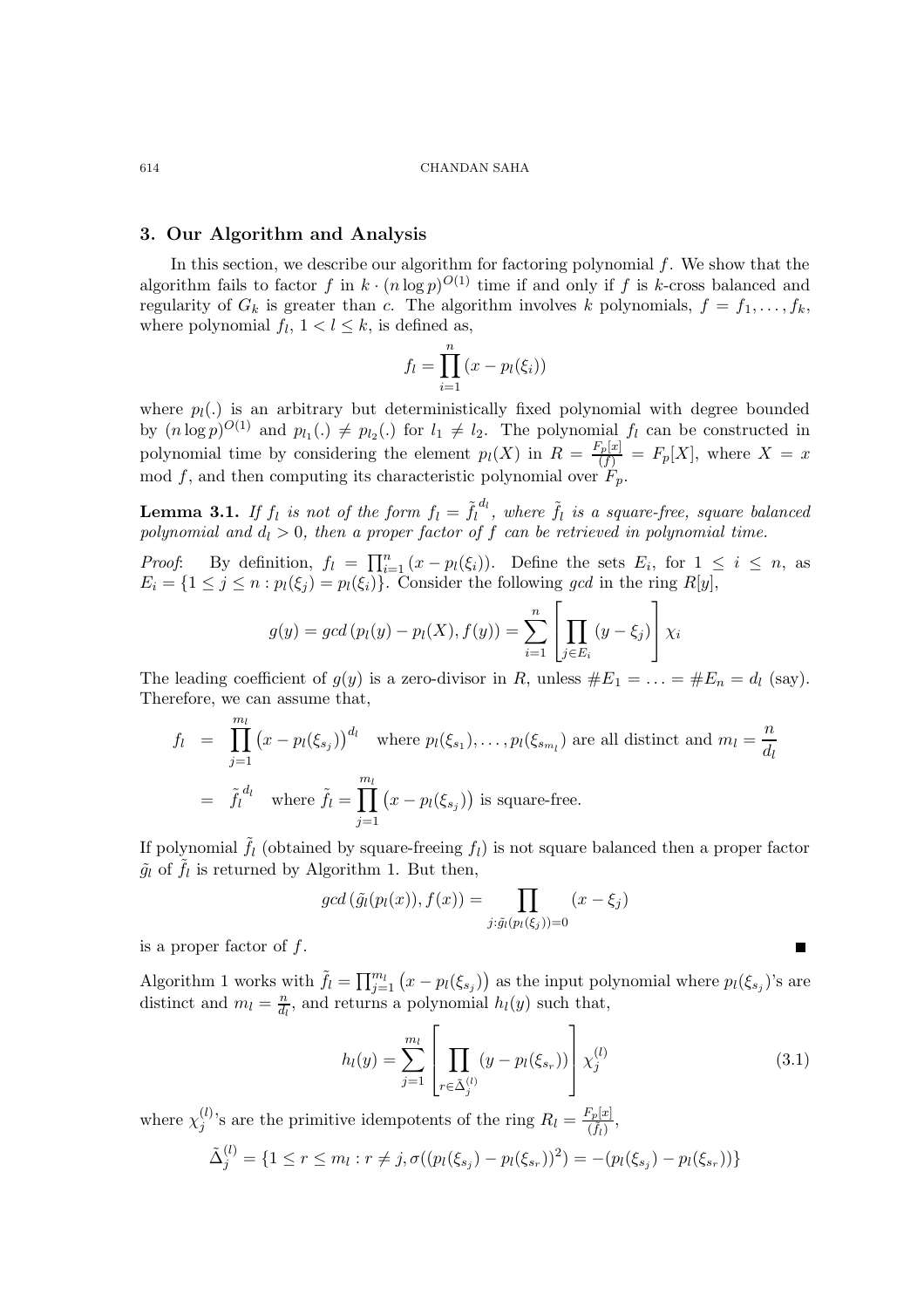and  $\#\tilde{\Delta}_{j}^{(l)} = \frac{m_l-1}{2}$  for  $1 \leq j \leq m_l$ . Assume that  $p > n^2$  and n is odd, as even degree polynomials can be factored in polynomial time. In the following algorithm, parameter  $k$  is taken to be a fixed polynomial in  $n$  and  $\log p$  and  $c$  is a fixed constant.

# Algorithm 2. Cross Balance

Input: A polynomial  $f \in F_p[x]$  of odd degree *n*. Output: A proper factor of  $f$  or "Failure".

- Choose  $k-1$  distinct polynomials  $p_2(y), \ldots, p_k(y)$  with degree greater than unity and bounded by a polynomial in  $n$  and  $\log p$ . (We can use any arbitrary, efficient mechanism to deterministically choose the polynomials.) Take  $p_1(y) = y$ .
- for  $l = 1$  to  $k$  do [Steps (1) - (2): Constructing polynomial  $f_l$  and checking if f can be factored using Lemma 3.1.]
	- (1) (Construct polynomial f<sub>l</sub>) Compute the characteristic polynomial,  $c_{\alpha}(x)$ , of element  $\alpha = p_l(X) \in R$ , over  $F_p$ . Then  $f_l = c_\alpha(x)$ .
	- (2) (Check if f can be factored) Check if  $f_l$  is of the form  $f_l = \tilde{f}_l^{d_l}$ , where  $\tilde{f}_l$  is a square-free, square balanced polynomial and  $d_l > 0$ . If not, then find a proper factor of  $f$  as in Lemma 3.1.

[Steps (3) - (6): Constructing graph  $G_l$  implicitly.]

- (3) (Obtain the required polynomial from Algorithm 1) Else,  $\tilde{f}_l$  is square balanced and Algorithm 1 returns a polynomial  $h_l(y) = y^t + \alpha_1 y^{t-1} + \ldots + \alpha_t$  (as in equation 3.1), where  $t = \frac{m_l - 1}{2}$  and  $\alpha_u \in R_l$  for  $1 \le u \le t$ .
- (4) (Change to a common ring so that gcd is feasible) Each  $\alpha_u \in R_l$  is a polynomial  $\alpha_u(x) \in F_p[x]$  of degree less than  $m_l$ . Compute  $\alpha'_u$  as,  $\alpha'_u = \alpha_u(p_l(x)) \mod f$ , for  $1 \le u \le t$ , and construct the polynomial  $h'_l(y) = y^t + \alpha'_1 y^{t-1} + \ldots + \alpha'_t \in R[y]$ .
- (5) (Construct graph  $G_l$  implicitly) If  $l = 1$  then assign  $g_l(y) = h'_l(y) \in R[y]$  and continue the loop with the next value of  $l$ . Else, construct the polynomial  $h'_l(p_l(y))$  by replacing y by  $p_l(y)$  in  $h_l(y)$  and compute  $g_l(y)$  as,

$$
g_l(y) = gcd(g_{l-1}(y), h'_l(p_l(y))) \in R[y].
$$

(6) (Check if  $G_l$  is a null graph) Let  $g_l(y) = \beta_{t'} y^{t'} + \ldots + \beta_0$ , where t' is the degree of  $g_l(y)$  and  $\beta_u \in R$  for  $0 \le u \le t'$ . If  $t' = 0$  then make  $g_l(y) = g_{l-1}(y)$  and continue the loop with the next value of l.

[Steps  $(7)$  -  $(8)$ : Checking for equal out degrees of the vertices of graph  $G_l$ .]

- (7) (Check if out degrees are equal) Else,  $t' > 0$ . If  $\beta_{t'}$  is a zero divisor in R, construct a proper factor of f from  $\beta_{t'}$  and stop.
- (8) (Factor if out degrees are small) Else, if  $t' \leq c$  then use Evdokimov's algorithm [Evd94] on  $g_l(y)$  to find a proper factor of f in  $(n \log p)^{O(1)}$  time.

[Steps  $(9)$  -  $(11)$ : Checking for equal in degrees of the vertices of graph  $G_l$ .]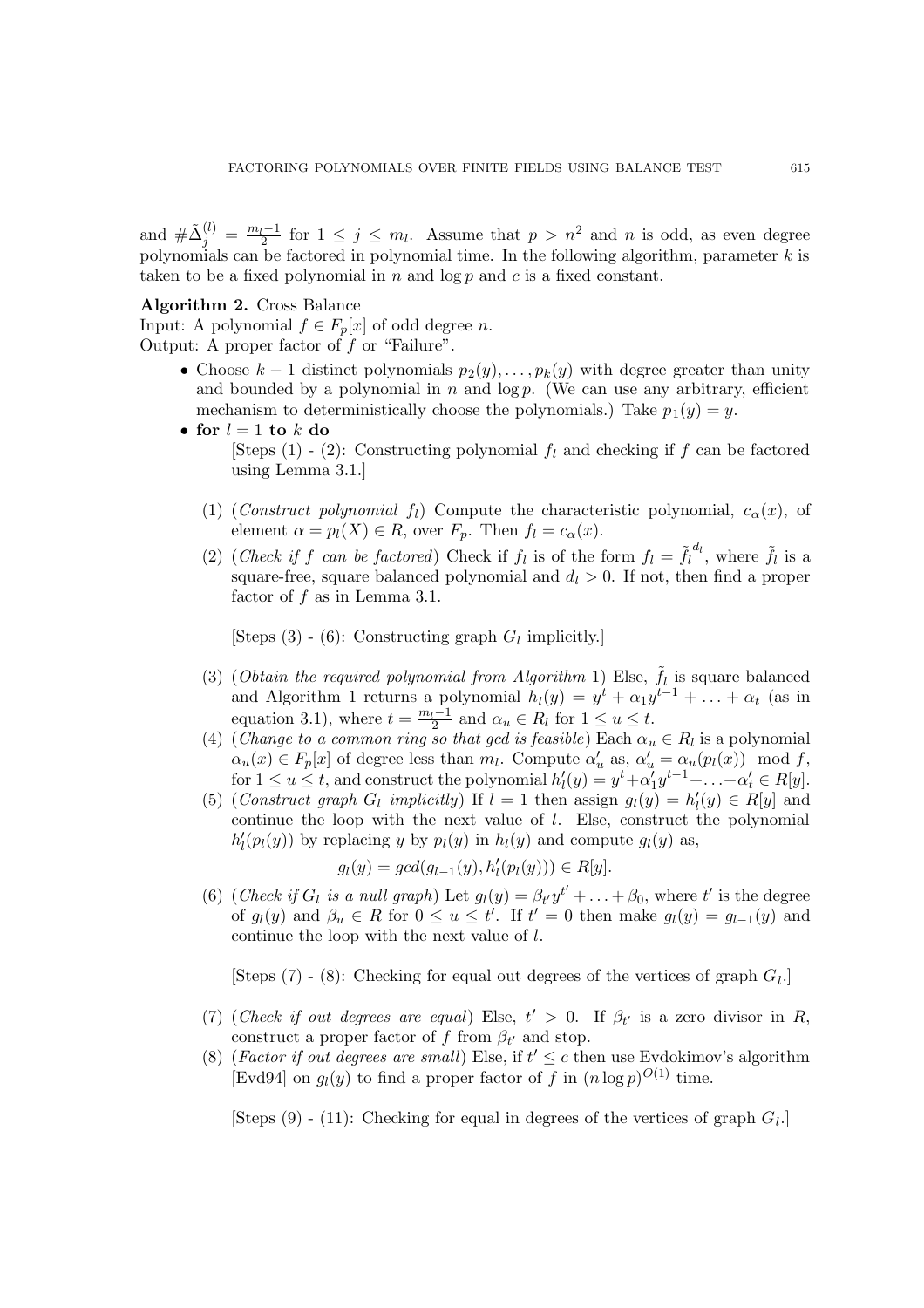- (9) (Obtain the values of a nice polynomial at multiple points) If  $t' > c$ , evaluate  $g_l(y) \in R[y]$  at  $n \cdot t'$  distinct points  $y_1, \ldots, y_{nt'}$  taken from  $F_p$ . Find the characteristic polynomials of elements  $g_l(y_1), \ldots, g_l(y_{nt'}) \in R$  over  $F_p$  as  $c_1(x), \ldots, c_{nt'}(x) \in F_p[x]$ , respectively. Collect the terms  $c_i(0)$  for  $1 \leq i \leq nt'.$
- (10) (Construct the nice polynomial from the values) Construct the polynomial  $r(x) = x^{nt'} + r_1 x^{nt'-1} + \ldots + r_{nt'} \in F_p[x]$  such that  $r(y_i) = -c_i(0)$  for  $1 \le i \le nt'.$ Solve for  $r_i \in F_p$ ,  $1 \leq i \leq nt'$ , using linear algebra.
- (11) (Check if in degrees are equal) For  $0 \leq i < t'$ , if  $f^i(x)$  divides  $r(x)$  then compute  $gcd\left(\frac{r(x)}{f^{i}(x)}\right)$  $\overline{f^i(x)}$ ,  $f(x)$   $\in$   $F_p[x]$ . If a proper factor of f is found, stop. Else, continue with the next value of  $l$ .

# endfor

• If a proper factor of  $f$  is not found in the above for loop, return "Failure".

**Theorem 3.2.** Algorithm 2 fails to find a proper factor f in  $k \cdot (n \log p)^{O(1)}$  time if and only if f is k-cross balanced and regularity of graph  $G_k$  is greater than c.

*Proof*: We show that, Algorithm 2 fails to find a proper factor of f at the  $l^{th}$  iteration of the loop iff f is l-cross balanced and regularity of  $G_l$  is greater than c. Recall the definitions of the sets  $\Delta_i^{(l)}$  and  $D_i^{(l)}$  $i_j^{(l)}$ ,  $1 \leq i \leq n$ , from section 1. The set  $\Delta_i^{(l)}$  is defined as,

$$
\Delta_i^{(l)} = \{1 \le j \le n : p_l(\xi_i) \neq p_l(\xi_j), \sigma((p_l(\xi_i) - p_l(\xi_j))^2) = -(p_l(\xi_i) - p_l(\xi_j))\}
$$

And set  $D_i^{(l)}$  $i^{(l)}$  is defined iteratively over l as,

$$
D_i^{(1)} = \Delta_i^{(1)}
$$
  
For  $l > 1$ ,  $D_i^{(l)} = D_i^{(l-1)} \cap \Delta_i^{(l)}$   
If  $D_i^{(l)} = \phi$  for all  $i, 1 \le i \le n$ , then  $D_i^{(l)}$  is redefined as  $D_i^{(l)} = D_i^{(l-1)}$ .

Graph  $G_l$ , with n vertices  $v_1, \ldots, v_n$ , has an edge from  $v_i$  to  $v_j$  iff  $j \in D_i^{(l)}$  $\binom{u}{i}$ .

Algorithm 2 fails at the first iteration  $(l = 1)$  if and only if f is square balanced. In this case,  $D_i^{(1)} = \Delta_i^{(1)} = \Delta_i$ , the polynomial  $g_1(y)$  is,

$$
g_1(y) = h(y) = \sum_{i=1}^n \left[ \prod_{j \in D_i^{(1)}} (y - \xi_j) \right] \chi_i
$$

and  $G_1$  is regular with in degree and out degree of a vertex  $v_i$  equal to  $\#D_i^{(1)} = \# \Delta_i = \frac{n-1}{2}$  $\frac{-1}{2}$ . Thus, polynomial f is 1-cross balanced and  $deg(g_1(y)) = \frac{n-1}{2}$ . If Algorithm 2 fails at the  $l^{th}$  iteration, then we can assume that the polynomials  $f = \tilde{f}_1, \ldots, \tilde{f}_l$  are square free and square balanced (by Lemma 3.1).

Suppose that, Algorithm 2 fails at the  $l^{th}$  iteration. Then,  $\tilde{f}_l = \prod_{j=1}^{m_l} (x - p_l(\xi_{s_j}))$  is square free and square balanced, and Algorithm 1 returns the polynomial  $h_l(y) \in R_l[y]$  such that,

$$
h_l(y) = \sum_{j=1}^{m_l} \left[ \prod_{r \in \tilde{\Delta}_j^{(l)}} (y - p_l(\xi_{s_r})) \right] \chi_j^{(l)} \tag{3.2}
$$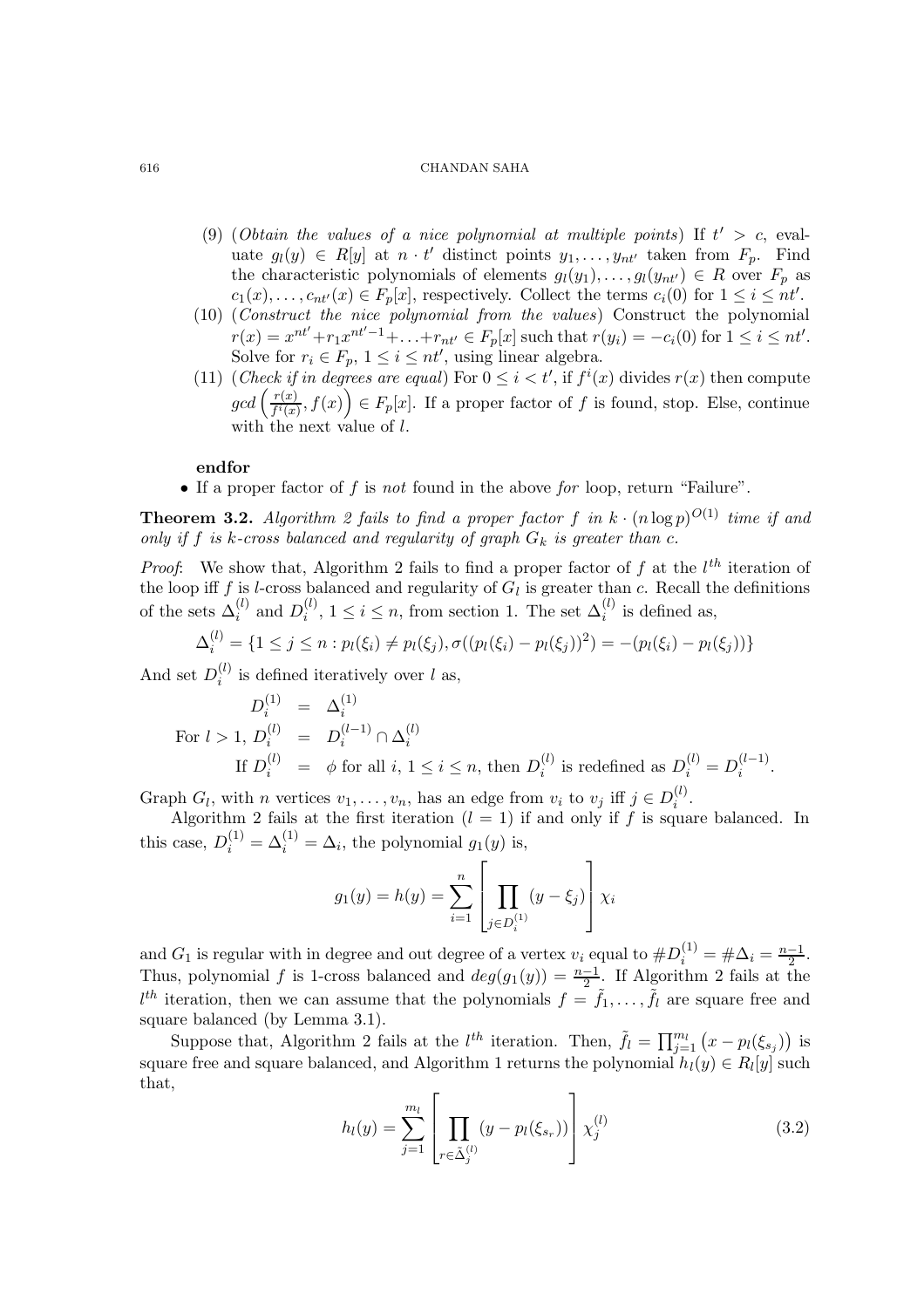where  $\chi_i^{(l)}$  $j^{(l)}$ 's are the primitive idempotents of the ring  $R_l = \frac{F_p[x]}{(\tilde{t}_l)}$  $\frac{\partial [r]_i}{\partial f_l}$  and,

$$
\tilde{\Delta}_{j}^{(l)} = \{1 \leq r \leq m_{l} : r \neq j, \sigma((p_{l}(\xi_{s_{j}}) - p_{l}(\xi_{s_{r}}))^{2}) = -(p_{l}(\xi_{s_{j}}) - p_{l}(\xi_{s_{r}}))\}
$$

Let,  $h_l(y) = y^t + \alpha_1 y^{t-1} + \ldots + \alpha_t$ , where  $t = \frac{m_l-1}{2}$  and  $\alpha_u \in R_l$  for  $1 \le u \le t$ . Each  $\alpha_u \in R_l$  is a polynomial  $\alpha_u(x) \in F_p[x]$  with degree less than  $m_l$  and if  $\alpha_u = \sum_{j=1}^{m_l} a_{uj} \chi_j^{(l)}$ j for  $a_{uj} \in F_p$ , then by Chinese Remaindering theorem (and assuming the correspondence between  $\chi_i^{(l)}$  $j^{(l)}$  and the factor  $(x - p_l(\xi_{s_j}))$  of  $\tilde{f}_l$ ) we get,

$$
\alpha_u(x) = q(x)(x - p_l(\xi_{s_j})) + a_{uj} \text{ for some polynomial } q(x) \in F_p[x]
$$
  
\n
$$
\Rightarrow \alpha_u(p_l(x)) = q(p_l(x))(p_l(x) - p_l(\xi_{s_j})) + a_{uj}
$$

$$
\Rightarrow \alpha_u(p_l(x)) = a_{uj} \mod (x - \xi) \text{ for every } \xi \in \{\xi_1, \dots, \xi_n\} \text{ such that } p_l(\xi) = p_l(\xi_{s_j})
$$

Suppose that, for a given  $i$   $(1 \leq i \leq n)$ ,  $j(i)$   $(1 \leq j(i) \leq m_l)$  is a unique index such that,  $p_l(\xi_i) = p_l(\xi_{s_{j(i)}})$ . Then, the polynomial  $\alpha'_u(x) = \alpha_u(p_l(x))$  mod f has the following direct sum (or canonical) representation in the ring  $R$ ,

$$
\alpha'_u(x) = \sum_{i=1}^n a_{uj(i)} \chi_i
$$

This implies that the polynomial  $h'_l(y) = y^t + \alpha'_1 y^{t-1} + \ldots + \alpha'_t \in R[y]$  has the *canonical* representation,

$$
h'_{l}(y) = \sum_{i=1}^{n} \left[ \prod_{r \in \tilde{\Delta}_{j(i)}^{(l)}} (y - p_{l}(\xi_{s_r})) \right] \chi_{i}
$$
\n
$$
(3.3)
$$
\n
$$
(4.1)
$$
 has the form

Inductively, assume that  $g_{l-1}(y)$  has the form,

$$
g_{l-1}(y) = \sum_{i=1}^{n} \left[ \prod_{j \in D_{i}^{(l-1)}} (y - \xi_{j}) \right] \chi_{i}
$$

Then,

$$
g_l(y) = \gcd(g_{l-1}(y), h'_l(p_l(y)))
$$
  
=  $\sum_{i=1}^n \gcd\left(\prod_{j \in D_i^{(l-1)}} (y - \xi_j), \prod_{r \in \tilde{\Delta}_{j(i)}^{(l)}} (p_l(y) - p_l(\xi_{s_r}))\right) \chi_i$   
=  $\sum_{i=1}^n \left[\prod_{j \in D_i^{(l-1)} \cap \Delta_i^{(l)}} (y - \xi_j)\right] \chi_i \quad (\text{as } r \in \tilde{\Delta}_{j(i)}^{(l)} \Leftrightarrow s_r \in \Delta_i^{(l)})$ 

Therefore,

$$
g_l(y) = \sum_{i=1}^n \left[ \prod_{j \in D_i^{(l)}} (y - \xi_j) \right] \chi_i
$$
  
=  $\beta_{t'} y^{t'} + \dots + \beta_0$  (say)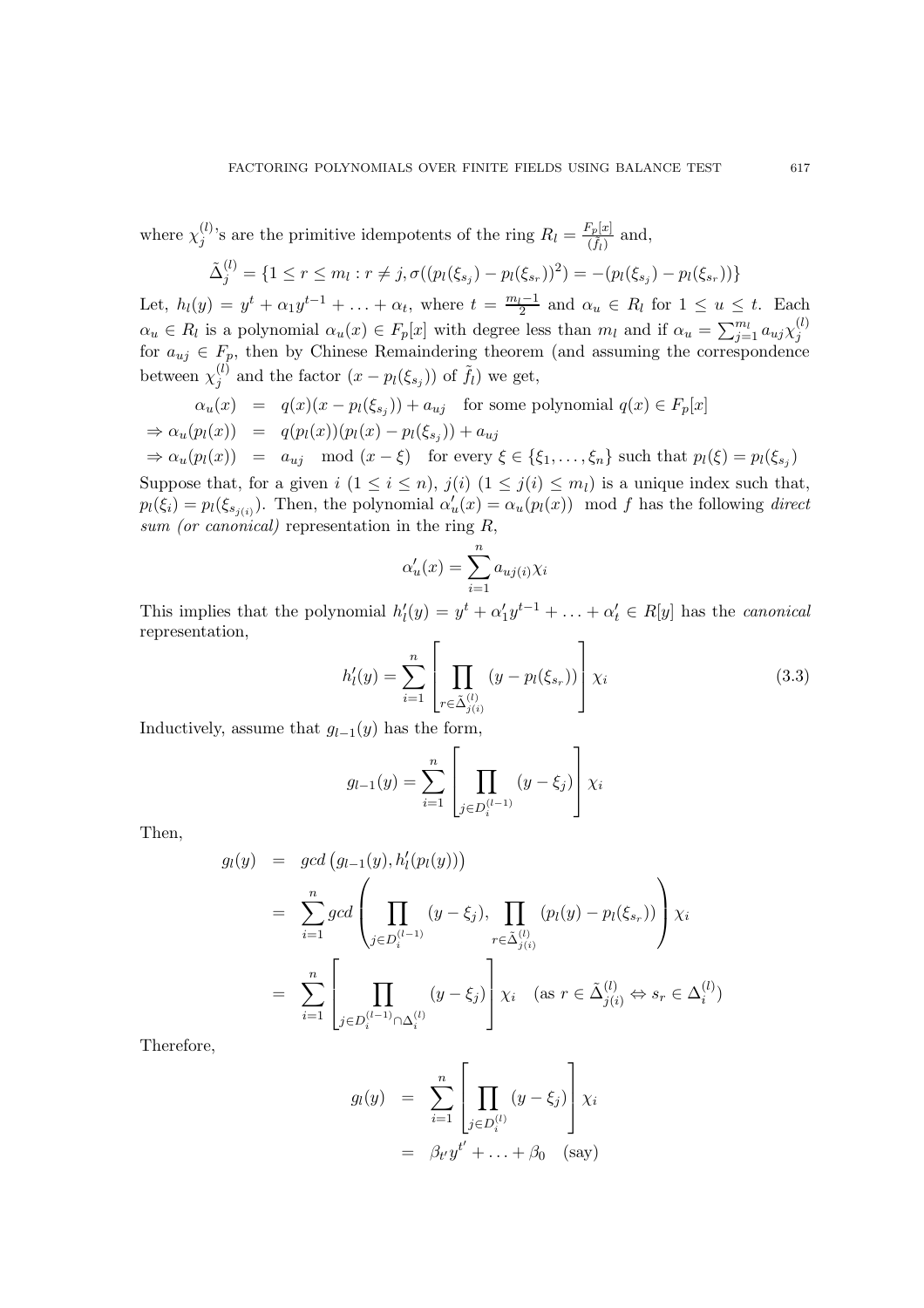where  $t' = max_i \left( \#D_i^{(l)} \right)$  $\binom{l}{i}$  and  $\beta_u \in R$  for  $1 \le u \le t' \le \frac{n-1}{2}$ . The element  $\beta_{t'}$  is not a zero divisor in R if and only if  $\#D_1^{(l)} = \ldots = \#D_n^{(l)} = t'$ . If  $t' \le c$  then a factor of f can be retrieved from  $g_l(y)$  in polynomial time using already known methods ([Evd94]). The condition  $\#D_i^{(l)} = t'$  for all  $i, 1 \le i \le t'$ , makes the *out* degree of every vertex in  $G_l$  equal to t'. However, this may not necessarily imply that the in degree of every vertex in  $G_l$  is also t'. Checking for identical in degrees of the vertices of  $G_l$  is handled in steps  $(9) - (11)$ of the algorithm. Consider evaluating the polynomial  $g_l(y)$  at a point  $y_s \in F_p$ .

$$
g_l(y_s) = \sum_{i=1}^n \left[ \prod_{j \in D_i^{(l)}} (y_s - \xi_j) \right] \chi_i \in R
$$

The characteristic polynomial of  $g_l(y_s)$  over  $F_p$  is,

$$
c_s(x) = \prod_{i=1}^n \left( x - \prod_{j \in D_i^{(l)}} (y_s - \xi_j) \right)
$$
  
\n
$$
\Rightarrow -c_s(0) = \prod_{j=1}^n (y_s - \xi_j)^{k_j} \quad \text{(since } n \text{ is odd)}
$$

where  $k_j$  is the *in* degree of vertex  $v_j$  in  $G_l$ . Let  $r(x) = x^{nt'} + r_1x^{nt'-1} + \ldots + r_{nt'} \in F_p[x]$ be a polynomial of degree  $nt'$ , such that,

$$
r(y_s) = -c_s(0) = \prod_{j=1}^{n} (y_s - \xi_j)^{k_j}
$$

for nt' distinct points  $\{y_s\}_{1\leq s\leq nt'}$  taken from  $F_p$ . Since we have assumed that  $p > n^2 >$  $\frac{n(n-1)}{2} \ge nt'$ , we can solve for the coefficients  $r_1, \ldots, r_{nt'}$  using any  $nt'$  distinct points from  $F_p$ . Then,

$$
r(x) = \prod_{j=1}^{n} (x - \xi_j)^{k_j}
$$

If  $k_j \neq t'$  for some j, then there is an  $i = min\{k_1, \ldots, k_n\} < t'$  such that  $f^i(x)$  divides  $r(x)$ and  $gcd\left(\frac{r(x)}{f^i(x)}\right)$  $\frac{r(x)}{f'(x)}$ ,  $f(x)$  yields a nontrivial factor of  $f(x)$ . This shows that the graph  $G_l$  is regular if the algorithm fails at the  $l^{th}$  step. Since  $deg(g_l(y))$  equals the regularity of  $G_l$ , hence if the latter quantity is less than c then we can apply Evdokimov's algorithm [Evd94] on  $g_l(y)$  and get a non trivial factor of f in polynomial time.

Let  $H_l$   $(1 \leq l \leq k)$  be a digraph with n vertices  $v_1, \ldots, v_n$  such that there is an edge from  $v_i$  to  $v_j$  iff  $j \in \Delta_i^{(l)}$ <sup>(i)</sup>. Then, graph  $G_l = G_{l-1} \cap H_l$  or  $G_l = G_{l-1}$  (if  $G_{l-1} \cap H_l = \Phi$ , where  $\Phi$  is the null graph with n vertices but no edge). Here  $\cap$  denotes the edge intersection of graphs defined on the same set of vertices. Algorithm 2 fails to find a proper factor of  $f$ in polynomial time if and only if there exists an  $l \leq k$  such that  $G_l$  is t-regular  $(t > c)$  and  $G_l \cap H_j = G_l$  or  $\Phi$  for all  $j, l < j \leq k$ . It is therefore important to choose the polynomials  $p_j(\cdot)$  in such a way that very quickly we get a graph  $H_j$  with  $G_l \cap H_j \neq G_l$  or  $\Phi$ . We say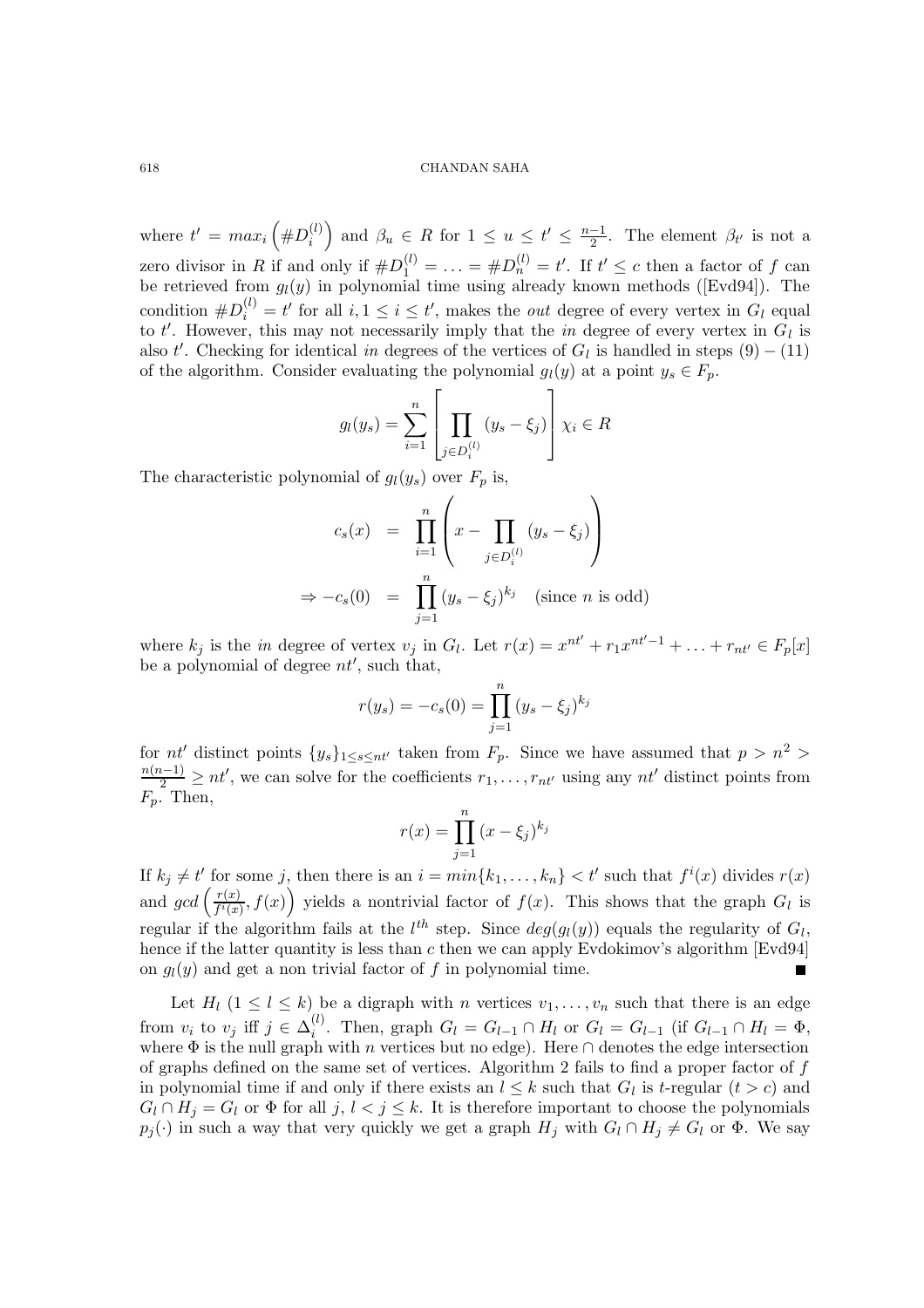that a polynomial  $p_l(\cdot)$  is good if either  $H_l$  is not regular or  $G_l \neq G_{l-1}$   $(1 \lt l \leq k)$ . We show that, only a few good polynomials are required.

**Lemma 3.3.** Algorithm 2 (with a slight modification) requires at most  $\lceil \log_2 n \rceil$  good auxiliary polynomials to find a proper factor of f.

Proof: Consider the following modification of Algorithm 2. At step 5 of Algorithm 2, for  $l > 1$ , take  $g_l(y)$  to be either  $gcd(g_{l-1}(y), h'_l(p_l(y)))$  or  $g_{l-1}(y)/gcd(g_{l-1}(y), h'_l(p_l(y))),$ whichever has the smaller nonzero degree. Accordingly, we modify the definition of graph  $G_l$ . Define the set  $\bar{\Delta}_i^{(l)}$  $i^{(i)}$   $(1 \le i \le n)$  as,

$$
\bar{\Delta}_i^{(l)} = \{1 \le j \le n : j \ne i, \sigma((p_l(\xi_i) - p_l(\xi_j))^2) = (p_l(\xi_i) - p_l(\xi_j))\} = \{1 \le j \le n : j \ne i\} - \Delta_i^{(l)}
$$

and modify the definition of the sets  $D_i^{(l)}$  $i^{(i)}$   $(1 \le i \le n)$  as,

$$
D_i^{(1)} = \Delta_i^{(1)}
$$
  
For  $l > 1$ ,  $D_i^{(l)} = D_i^{(l-1)} \cap \Delta_i^{(l)}$  if  $g_l(y) = \gcd(g_{l-1}(y), h'_l(p_l(y)))$   

$$
= D_i^{(l-1)} \cap \bar{\Delta}_i^{(l)}
$$
 else if  $g_l(y) = g_{l-1}(y) / \gcd(g_{l-1}(y), h'_l(p_l(y)))$ 

As before, an edge  $(v_i, v_j)$  is present in  $G_l$  iff  $j \in D_i^{(l)}$  $i^{(l)}$ . This modification ensures that, if  $g_l(y) \neq g_{l-1}(y)$  has an invertible leading coefficient (i.e if  $g_l(y)$  is monic) then the degree of  $g_l(y)$  is at most half the degree of  $g_{l-1}(y)$ . Hence, for every good choice of polynomial  $p_l(\cdot)$  if  $G_{l-1}$  and  $G_l$  are  $t_{l-1}$ -regular and  $t_l$ -regular, respectively, then  $t_l \leq \frac{t_{l-1}}{2}$  $\frac{-1}{2}$ . Therefore, at most  $\lceil \log_2 n \rceil$  good choices of polynomials  $p_l(\cdot)$  are required by the algorithm.

Theorem 1.1 follows as a corollary to Theorem 3.2 and Lemma 3.3. As already pointed out in section 1, if only  $\epsilon \lceil \log_2 n \rceil$  good auxiliary polynomials are available for some  $\epsilon$ ,  $0 < \epsilon \leq 1$ , then we obtain a nontrivial factor  $g(y)$  of  $f'(y)$  with degree at most  $\frac{n^{1-\epsilon}}{2}$  $\frac{1}{2}$ . If we apply Evdokimov's algorithm on  $g(y)$  instead of  $f'(y)$ , then the maximum dimension of the rings considered is bounded by  $n^{\frac{(1-\epsilon)^2}{2}}$  $\frac{1}{2} \log n + \epsilon + O(1)$  instead of  $n^{\frac{\log n}{2} + O(1)}$  (as is the case in [Evd94]).

In the following discussion we briefly analyze the performance of Algorithm 2 based on uniform random choices of the auxiliary polynomials  $p_l(.)$  ( $1 < l \le k$ ). The proofs are omitted.

**Lemma 3.4.** If  $p = 3 \mod 4$  and  $p \ge n^6 2^{2n}$  then about  $\frac{(1+o(1))^n}{(\frac{\pi}{2}n)^{\frac{n}{2}}}$  fraction of all completely splitting, square-free polynomials of degree n are square balanced.

**Corollary 3.5.** If  $p = 3 \mod 4$ ,  $p > n^6 2^{2n}$  and  $p_l(y)$  is a uniformly randomly chosen polynomial of degree  $(n-1)$  then the probability that  $f_l$  is either not square-free or is a square-free and square balanced polynomial is upper bounded by  $\frac{(1+o(1))^n}{(\frac{\pi}{2}n)^{\frac{n}{2}}}$ .

It follows that, for  $p = 3 \mod 4$  and  $p > n^6 2^{2n}$ , if the auxiliary polynomials  $p_l(\cdot)$ 's are uniformly randomly chosen then Algorithm 2 works in randomized polynomial time. However, the arguments used in the proof of Lemma 3.4 do not immediately apply to the case  $p = 1 \mod 4$ . Therefore, we resort to a more straightforward analysis, although in the process we get a slightly weaker probability bound.